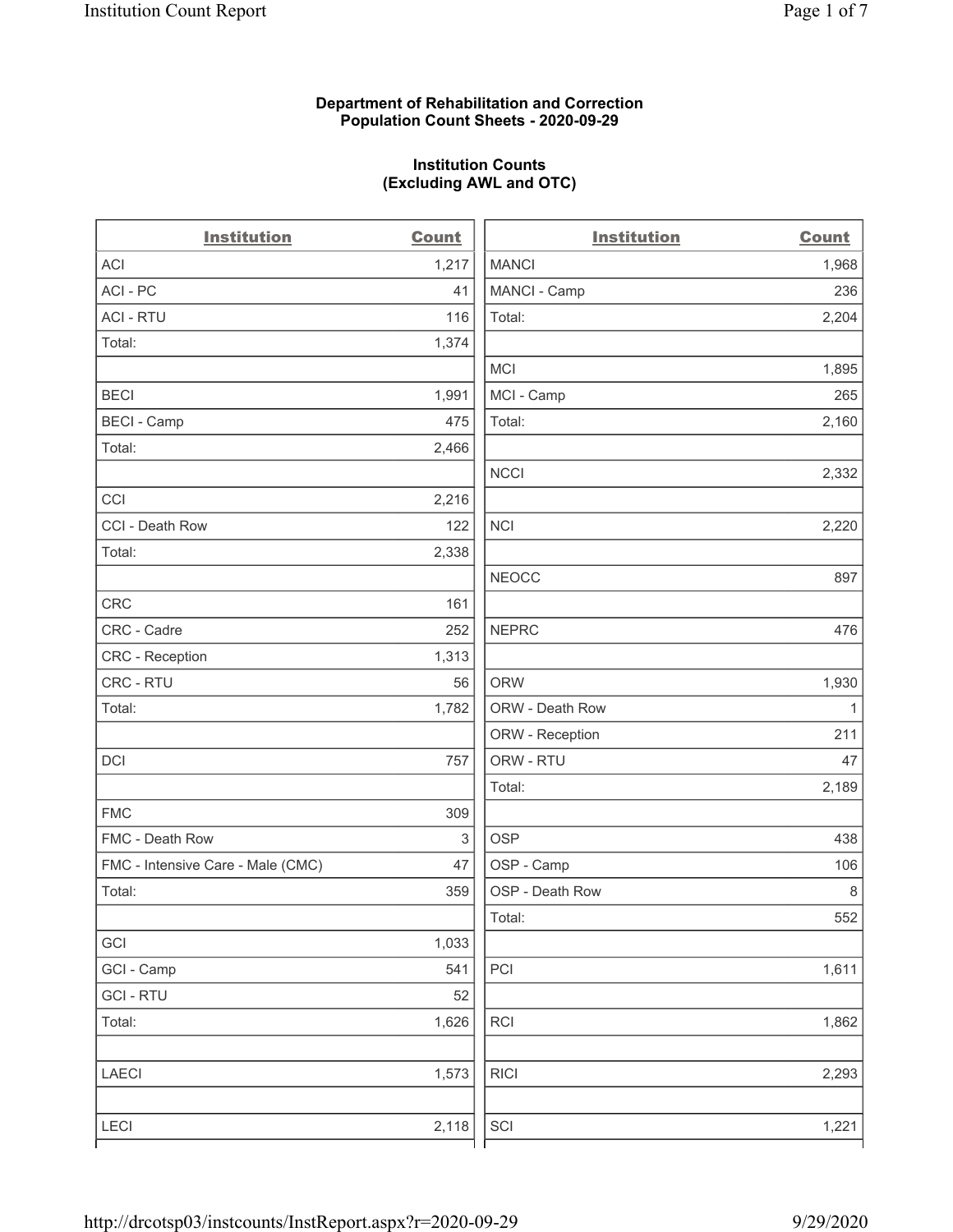|                          |       |             | <b>Total Population:</b> | 44,567 |
|--------------------------|-------|-------------|--------------------------|--------|
|                          |       |             |                          |        |
|                          |       | Total:      |                          | 1,206  |
|                          |       | WCI - RTU   |                          | 33     |
|                          |       | <b>WCI</b>  |                          | 1,173  |
| Total:                   | 2,049 |             |                          |        |
| MACI - Minimum           | 1,112 | Total:      |                          | 842    |
| <b>MACI</b>              | 937   | TOCI - PC   |                          | 145    |
|                          |       | <b>TOCI</b> |                          | 697    |
| Total:                   | 1,419 |             |                          |        |
| <b>LORCI - Reception</b> | 853   | Total:      |                          | 1,207  |
| <b>LORCI - Cadre</b>     | 163   | TCI - Camp  |                          | 275    |
| LORCI                    | 403   | <b>TCI</b>  |                          | 932    |
|                          |       |             |                          |        |
| LOCI                     | 2,048 | Total:      |                          | 1,229  |
|                          |       | SOCF - RTU  |                          | 2      |
| Total:                   | 2,275 | <b>SOCF</b> |                          | 1,227  |
| LECI - Camp              | 157   |             |                          |        |

\* The Total Population includes 31 Offenders with Reason Codes 30 & 31. \*\* The Total Population includes 34 Offenders with Reason Code 0A.

# Male Population by Security Level (Include AWL and Exclude OTC)

| <b>Security Level</b>  |                   | <b>Body</b> | <b>AWL</b> | $(-OTC)$ | <b>Total</b> |
|------------------------|-------------------|-------------|------------|----------|--------------|
| <b>Total Level E</b>   |                   | 942         | 4          | 4        | 942          |
| Total Level 4          |                   | 1,441       | 4          | 4        | 1,441        |
| Total Level 3          |                   | 9,673       | 86         | 77       | 9,682        |
| Total Level 2          |                   | 15,075      | 98         | 74       | 15,099       |
| Total Level 1          |                   | 13,798      | 79         | 50       | 13,827       |
| <b>Total Death Row</b> |                   | 137         |            | $\Omega$ | 138          |
|                        | <b>Total Male</b> | 41,066      | 272        | 209      | 41,129       |

#### Female Population by Institution (Include AWL and Exclude OTC)

| <b>Institution</b>     | <b>Body</b> | <b>AWL</b> | $(-OTC)$ | <b>Total</b> |
|------------------------|-------------|------------|----------|--------------|
| DCI                    | 756         |            | 3        | 756          |
| <b>FMC</b>             | 8           |            |          | 8            |
| <b>NEPRC</b>           | 476         |            |          | 476          |
| <b>ORW</b>             | 1,930       | 12         | 9        | 1,933        |
| <b>ORW</b> - Death Row |             |            |          |              |
|                        |             |            |          |              |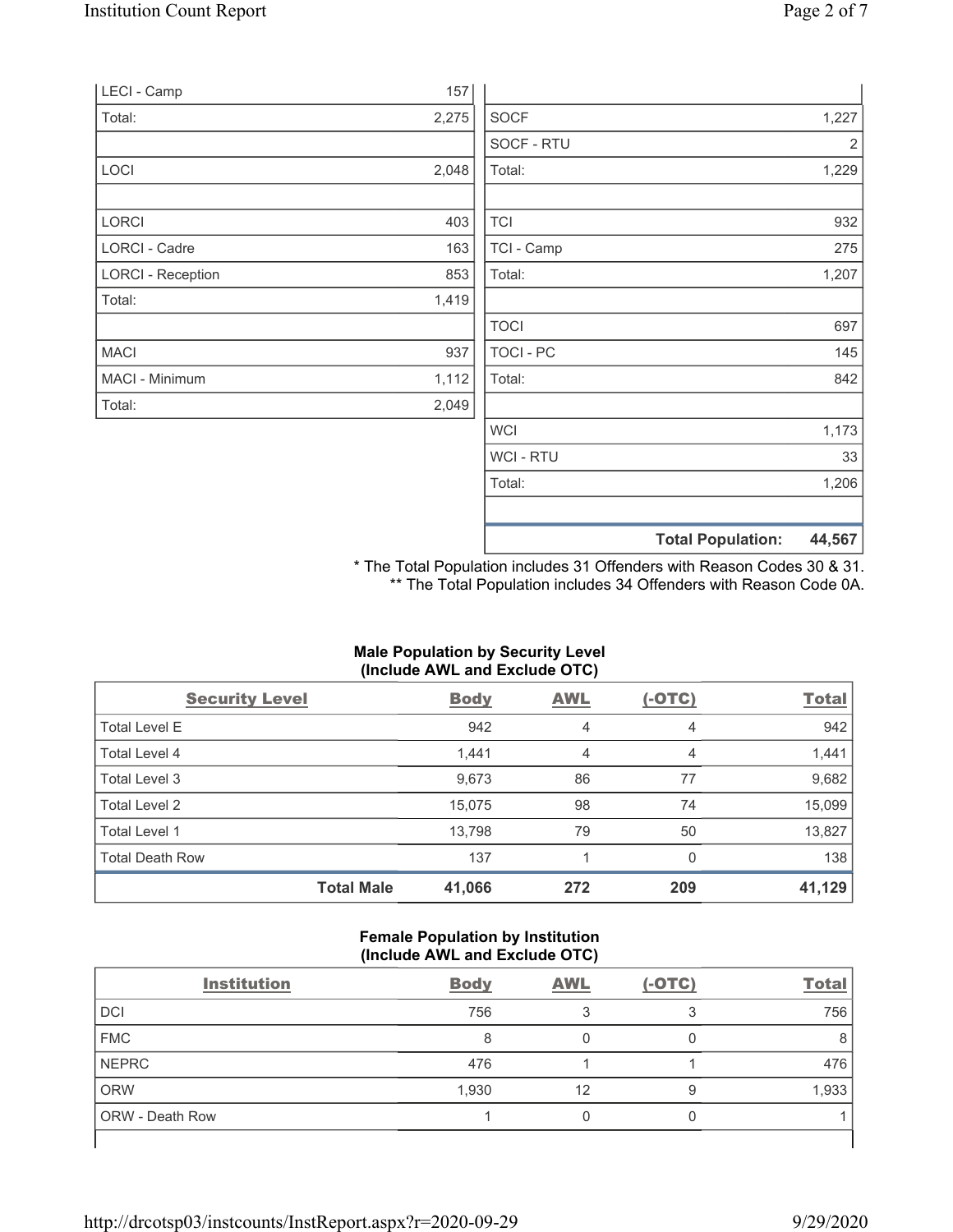| <b>ORW</b> - Reception |                          | 211    |     |     | 211    |
|------------------------|--------------------------|--------|-----|-----|--------|
| ORW - RTU              |                          | 47     |     |     | 47     |
|                        | <b>Total Female</b>      | 3.429  | 18  | 15  | 3,432  |
|                        |                          |        |     |     |        |
|                        | <b>Total Population:</b> | 44,495 | 290 | 224 | 44,561 |

# Male Population by Institution: Security Level 5 and E (Include AWL and Exclude OTC)

| <b>Institution</b> |                      | <b>Body</b>    | <b>AWL</b>          | $(-OTC)$            | <b>Total</b>   |
|--------------------|----------------------|----------------|---------------------|---------------------|----------------|
| CRC                |                      | 1              | $\mathsf{O}\xspace$ | $\mathsf{O}\xspace$ | 1              |
| CRC - Reception    |                      | 1              | $\mathbf 0$         | $\mathbf 0$         | 1              |
| CRC - RTU          |                      | 5              | $\mathbf 0$         | $\mathbf 0$         | 5              |
| <b>FMC</b>         |                      | 1              | $\mathbf 0$         | $\mathbf 0$         | 1              |
| <b>LAECI</b>       |                      | $\overline{2}$ | $\mathsf{O}\xspace$ | 0                   | $\sqrt{2}$     |
| LECI               |                      | 8              | $\mathbf 0$         | $\boldsymbol{0}$    | 8              |
| <b>MACI</b>        |                      | 13             | $\mathsf{O}\xspace$ | $\boldsymbol{0}$    | 13             |
| <b>MANCI</b>       |                      | $\,8\,$        | 1                   | 1                   | $\,8\,$        |
| <b>NEOCC</b>       |                      | $\overline{7}$ | $\mathsf{O}\xspace$ | $\mathsf{O}\xspace$ | $\overline{7}$ |
| <b>OSP</b>         |                      | 205            | $\sqrt{2}$          | $\overline{2}$      | 205            |
| RCI                |                      | 11             | $\mathbf 0$         | $\,0\,$             | 11             |
| <b>SOCF</b>        |                      | 543            | 1                   | 1                   | 543            |
| <b>TCI</b>         |                      | 9              | $\mathsf{O}\xspace$ | $\mathsf{O}\xspace$ | 9              |
| <b>TOCI</b>        |                      | 119            | $\mathsf{O}\xspace$ | $\mathbf 0$         | 119            |
| <b>TOCI - PC</b>   |                      | 1              | $\mathbf 0$         | $\mathbf 0$         | 1              |
| <b>WCI</b>         |                      | 4              | $\mathbf 0$         | $\mathbf 0$         | $\overline{4}$ |
| WCI - RTU          |                      | 4              | $\mathbf 0$         | $\mathbf 0$         | 4              |
|                    | <b>Total Level 5</b> | 942            | 4                   | 4                   | 942            |

# Male Population by Institution: Security Level 4 (Include AWL and Exclude OTC)

| <b>Institution</b>                | <b>Body</b> | <b>AWL</b> | $(-OTC)$ | <b>Total</b> |
|-----------------------------------|-------------|------------|----------|--------------|
| ACI                               | 5           |            |          |              |
| CRC                               |             |            |          |              |
| CRC - Reception                   |             |            |          |              |
| CRC - RTU                         | 10          |            |          | 10           |
| <b>FMC</b>                        |             |            |          |              |
| FMC - Intensive Care - Male (CMC) | ⌒           |            |          |              |
| LOCI                              |             |            |          |              |
| <b>LORCI</b>                      |             |            |          |              |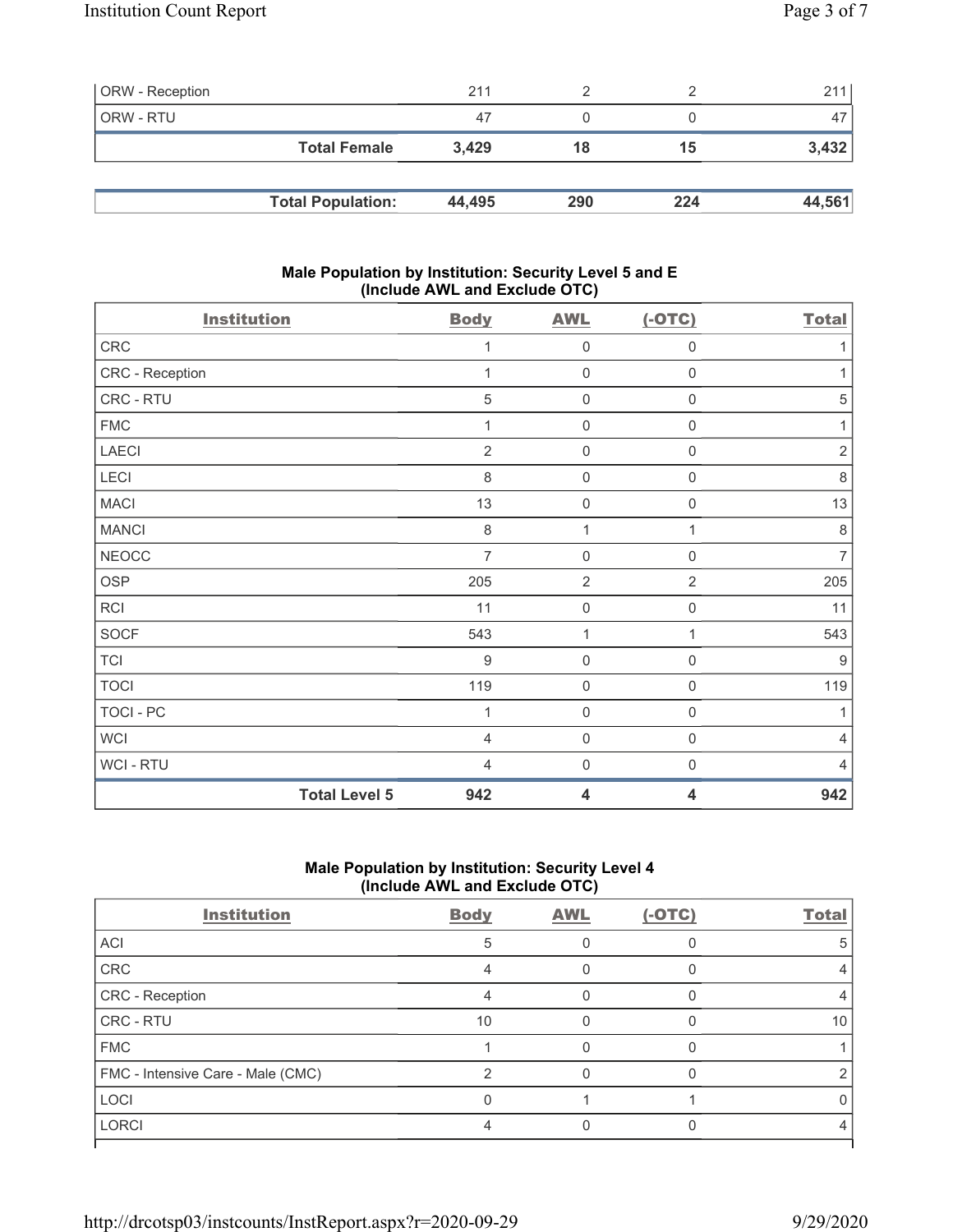| LORCI - Cadre |                      |       |                  |       |
|---------------|----------------------|-------|------------------|-------|
| <b>MACI</b>   |                      | 16    |                  | 16    |
| <b>OSP</b>    |                      | 198   | $\left( \right)$ | 198   |
| <b>SOCF</b>   |                      | 631   |                  | 631   |
| SOCF - RTU    |                      |       |                  |       |
| <b>TOCI</b>   |                      | 549   | O                | 549   |
| TOCI - PC     |                      | 10    |                  | 10    |
| WCI - RTU     |                      | 5     |                  | 5     |
|               | <b>Total Level 4</b> | 1,441 |                  | 1,441 |

# Male Population by Institution: Security Level 3 (Include AWL and Exclude OTC)

| <b>Institution</b>                | <b>Body</b>    | <b>AWL</b>          | $(-OTC)$            | <b>Total</b>   |
|-----------------------------------|----------------|---------------------|---------------------|----------------|
| ACI                               | 14             | $\mathbf 0$         | $\mathsf{O}\xspace$ | 14             |
| ACI-PC                            | 8              | $\mathbf 0$         | $\mathsf{O}\xspace$ | $\,8\,$        |
| <b>BECI</b>                       | 11             | $\mathsf 0$         | $\mathsf{O}\xspace$ | 11             |
| CCI                               | 34             | $\mathsf{O}\xspace$ | $\mathsf{O}\xspace$ | 34             |
| CRC                               | 70             | $\mathbf 5$         | $\mathbf 5$         | $70$           |
| CRC - Cadre                       | 11             | $\mathbf 0$         | $\mathsf 0$         | 11             |
| CRC - Reception                   | 792            | 12                  | 12                  | 792            |
| CRC - RTU                         | 40             | $\mathbf 0$         | $\mathsf{O}\xspace$ | 40             |
| <b>FMC</b>                        | $\sqrt{5}$     | $\mathbf 0$         | $\mathsf{O}\xspace$ | $\sqrt{5}$     |
| FMC - Intensive Care - Male (CMC) | $\overline{2}$ | $\mathsf 0$         | $\mathsf{O}\xspace$ | $\sqrt{2}$     |
| GCI                               | $\overline{4}$ | $\mathbf 0$         | $\mathsf{O}\xspace$ | $\overline{4}$ |
| LAECI                             | 21             | $\mathbf{1}$        | $\mathbf{1}$        | 21             |
| LECI                              | 1,429          | $\,8\,$             | $\overline{7}$      | 1,430          |
| LOCI                              | 3              | $\mathbf 0$         | $\mathsf{O}\xspace$ | $\mathfrak{S}$ |
| LORCI                             | 121            | 28                  | 28                  | 121            |
| <b>LORCI - Cadre</b>              | 13             | $\mathbf 0$         | $\mathsf{O}\xspace$ | 13             |
| <b>LORCI - Reception</b>          | 180            | $\mathbf 1$         | $\mathbf{1}$        | 180            |
| <b>MACI</b>                       | 801            | $\mathbf{1}$        | $\mathbf{1}$        | 801            |
| <b>MANCI</b>                      | 1,696          | 12                  | 10                  | 1,698          |
| MCI                               | $\overline{2}$ | $\mathbf 0$         | $\mathsf{O}\xspace$ | $\overline{2}$ |
| <b>NCCI</b>                       | 41             | $\mathbf 0$         | $\mathsf{O}\xspace$ | 41             |
| <b>NCI</b>                        | 10             | $\mathbf{1}$        | $\mathbf{1}$        | 10             |
| <b>NEOCC</b>                      | 756            | $\sqrt{5}$          | 3                   | 758            |
| <b>OSP</b>                        | $\,6\,$        | $\mathbf 0$         | $\mathsf 0$         | $\,6\,$        |
| PCI                               | 31             | $\mathbf 2$         | $\mathsf{O}\xspace$ | 33             |
| <b>RCI</b>                        | 1,474          | $\sqrt{4}$          | 3                   | 1,475          |
| RICI                              | 19             | $\mathsf{O}$        | $\mathsf{O}\xspace$ | 19             |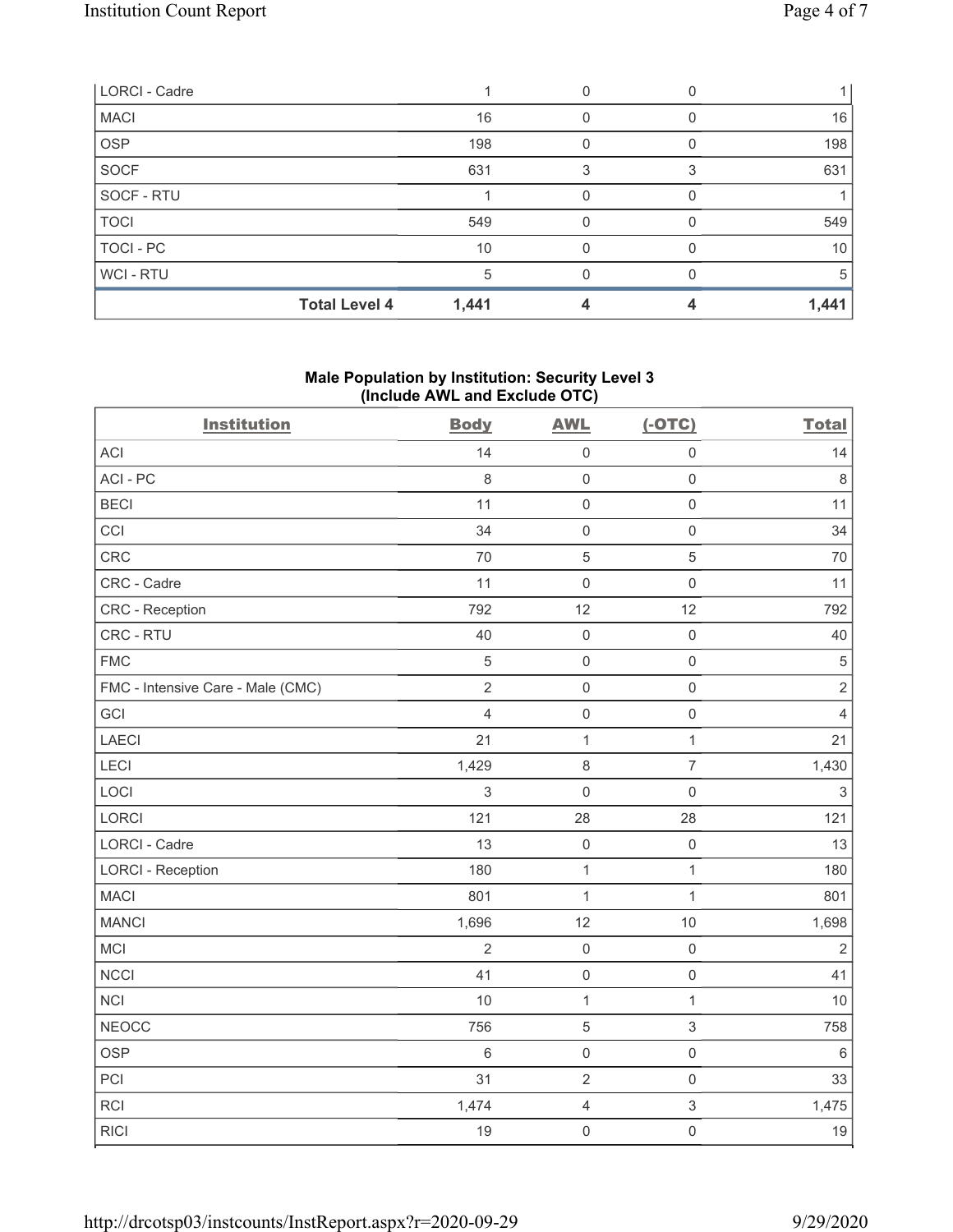| SCI         |                      | 22    | 0        |    | 22    |
|-------------|----------------------|-------|----------|----|-------|
| SOCF        |                      | 53    | 0        | 0  | 53    |
| SOCF - RTU  |                      |       | 0        | 0  |       |
| <b>TCI</b>  |                      | 826   | 2        |    | 827   |
| TCI - Camp  |                      |       | 0        |    |       |
| <b>TOCI</b> |                      | 23    | 0        | 0  | 23    |
| TOCI - PC   |                      | 80    | 0        | 0  | 80    |
| <b>WCI</b>  |                      | 1,053 | 4        |    | 1,053 |
| WCI - RTU   |                      | 20    | $\Omega$ | 0  | 20    |
|             | <b>Total Level 3</b> | 9,673 | 86       | 77 | 9,682 |

# Male Population by Institution: Security Level 2 (Include AWL and Exclude OTC)

| <b>Institution</b>                | <b>Body</b>    | <b>AWL</b>                | $(-OTC)$            | <b>Total</b>   |
|-----------------------------------|----------------|---------------------------|---------------------|----------------|
| <b>ACI</b>                        | 665            | $\sqrt{3}$                | $\mathbf 1$         | 667            |
| ACI-PC                            | 23             | $\mathsf{O}\xspace$       | $\mathsf{O}\xspace$ | 23             |
| <b>ACI - RTU</b>                  | 91             | $\mathbf 0$               | $\mathsf{O}\xspace$ | 91             |
| <b>BECI</b>                       | 1,293          | $\boldsymbol{9}$          | $\overline{7}$      | 1,295          |
| CCI                               | 1,662          | $\boldsymbol{9}$          | $\overline{7}$      | 1,664          |
| CRC                               | 21             | $\mathbf 0$               | $\mathsf{O}\xspace$ | 21             |
| CRC - Cadre                       | 235            | $\mathsf{O}\xspace$       | $\mathsf{O}\xspace$ | 235            |
| CRC - Reception                   | 311            | $\sqrt{3}$                | $\mathfrak{S}$      | 311            |
| CRC - RTU                         | $\mathbf{1}$   | $\mathsf{O}\xspace$       | $\mathsf 0$         | $\mathbf{1}$   |
| <b>DCI</b>                        | $\mathbf{1}$   | $\mathbf 0$               | $\mathsf{O}\xspace$ | $\mathbf{1}$   |
| <b>FMC</b>                        | 16             | $\ensuremath{\mathsf{3}}$ | $\mathsf 0$         | 19             |
| FMC - Intensive Care - Male (CMC) | 13             | $\mathbf 0$               | $\mathsf{O}\xspace$ | 13             |
| GCI                               | 420            | $\sqrt{3}$                | $\overline{2}$      | 421            |
| GCI - Camp                        | $\overline{4}$ | $\mathsf{O}\xspace$       | $\mathsf{O}\xspace$ | $\overline{4}$ |
| <b>GCI-RTU</b>                    | 43             | $\mathsf{O}\xspace$       | $\mathsf{O}\xspace$ | 43             |
| <b>LAECI</b>                      | 932            | 13                        | 10                  | 935            |
| LECI                              | 564            | 5                         | $\sqrt{5}$          | 564            |
| LOCI                              | 1,111          | $\,6\,$                   | 5                   | 1,112          |
| <b>LORCI</b>                      | 172            | $\boldsymbol{9}$          | $\,8\,$             | 173            |
| <b>LORCI - Cadre</b>              | 135            | $\mathsf{O}\xspace$       | $\mathsf{O}\xspace$ | 135            |
| <b>LORCI - Reception</b>          | 290            | $\mathbf 0$               | $\mathsf{O}\xspace$ | 290            |
| <b>MACI</b>                       | 107            | $\sqrt{2}$                | $\overline{2}$      | 107            |
| <b>MANCI</b>                      | 207            | $\mathsf{O}\xspace$       | $\mathsf{O}\xspace$ | 207            |
| <b>MCI</b>                        | 1,324          | $\mathbf{1}$              | $\mathbf{1}$        | 1,324          |
| <b>NCCI</b>                       | 898            | $\,6\,$                   | $\sqrt{4}$          | 900            |
| <b>NCI</b>                        | 1,175          | $\,6\,$                   | 5                   | 1,176          |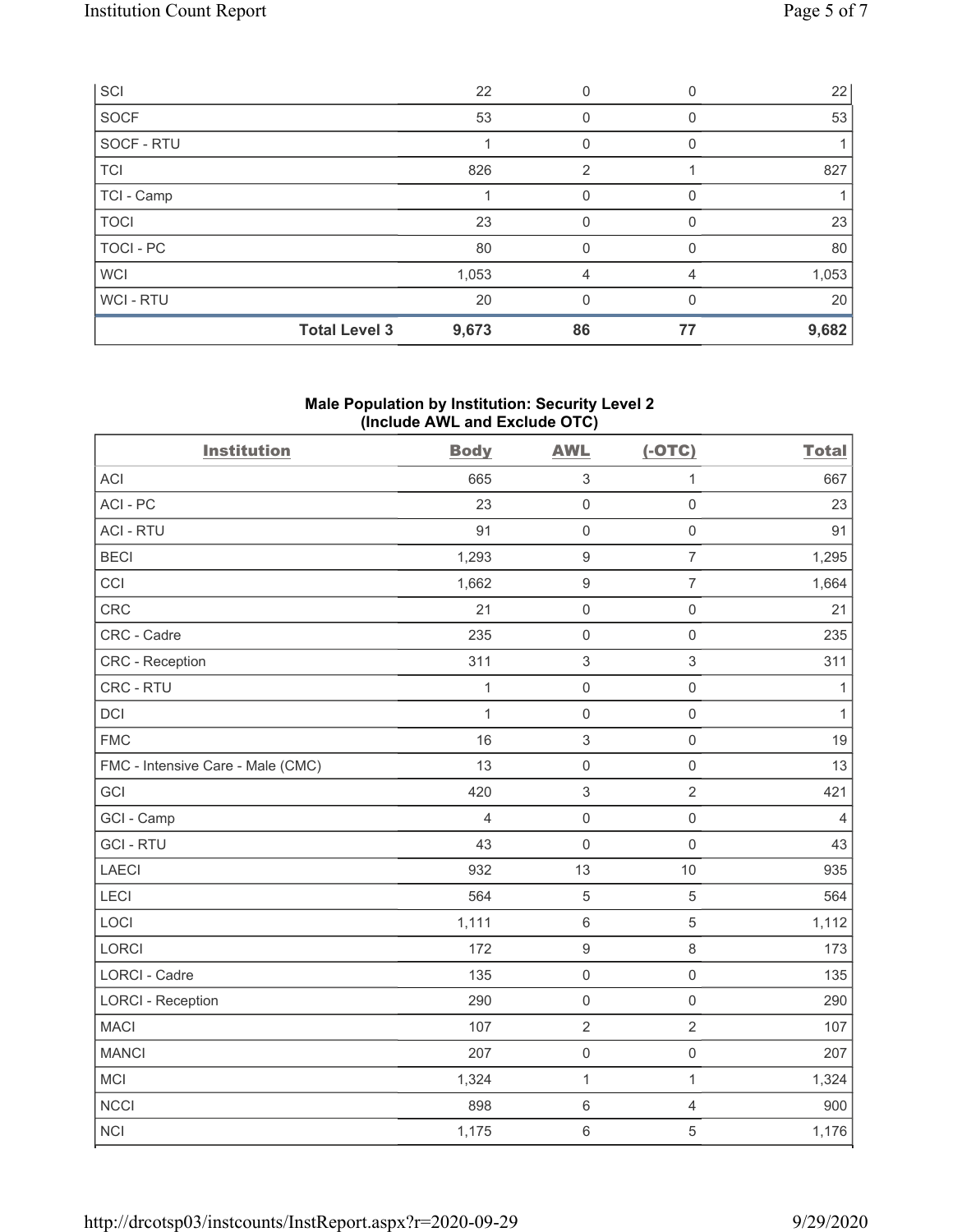| <b>NEOCC</b> |                      | 134    |    |              | 134    |
|--------------|----------------------|--------|----|--------------|--------|
| PCI          |                      | 708    | 6  |              | 713    |
| <b>RCI</b>   |                      | 377    |    |              | 377    |
| <b>RICI</b>  |                      | 1,108  | 11 | 10           | 1,109  |
| SCI          |                      | 790    |    |              | 790    |
| <b>TCI</b>   |                      | 71     | 0  | $\Omega$     | 71     |
| <b>TOCI</b>  |                      | 6      | 0  |              | 6      |
| TOCI - PC    |                      | 51     | 0  |              | 51     |
| <b>WCI</b>   |                      | 116    | 0  | <sup>0</sup> | 116    |
|              | <b>Total Level 2</b> | 15,075 | 98 | 74           | 15,099 |

# Male Population by Institution: Security Level 1 (Include AWL and Exclude OTC)

| <b>Institution</b>                | <b>Body</b> | <b>AWL</b>                | $(-OTC)$            | <b>Total</b> |
|-----------------------------------|-------------|---------------------------|---------------------|--------------|
| <b>ACI</b>                        | 533         | $\mathsf{O}\xspace$       | $\mathsf 0$         | 533          |
| ACI-PC                            | 10          | $\mathbf 0$               | $\mathsf{O}\xspace$ | 10           |
| <b>ACI - RTU</b>                  | 25          | $\mathbf 0$               | $\mathsf{O}\xspace$ | 25           |
| <b>BECI</b>                       | 686         | $\,6\,$                   | $\,$ 3 $\,$         | 689          |
| <b>BECI - Camp</b>                | 474         | $\mathbf 0$               | $\mathsf{O}\xspace$ | 474          |
| CCI                               | 519         | $\,$ 3 $\,$               | $\mathbf{1}$        | 521          |
| <b>CRC</b>                        | 5           | 1                         | $\mathbf 1$         | $\,$ 5 $\,$  |
| CRC - Cadre                       | 6           | $\mathsf{O}\xspace$       | $\mathsf{O}\xspace$ | $\,6\,$      |
| CRC - Reception                   | 200         | $\,6\,$                   | $\,6\,$             | 200          |
| <b>FMC</b>                        | 278         | $\overline{2}$            | $\mathsf 0$         | 280          |
| FMC - Intensive Care - Male (CMC) | 30          | $\mathsf{O}\xspace$       | $\mathsf 0$         | 30           |
| GCI                               | 609         | $\overline{7}$            | $\sqrt{2}$          | 614          |
| GCI - Camp                        | 537         | $\mathsf{O}\xspace$       | $\mathsf{O}\xspace$ | 537          |
| <b>GCI-RTU</b>                    | 9           | $\mathbf 0$               | $\mathsf 0$         | $9\,$        |
| <b>LAECI</b>                      | 618         | $\ensuremath{\mathsf{3}}$ | $\overline{2}$      | 619          |
| LECI                              | 116         | $\overline{2}$            | $\overline{2}$      | 116          |
| LECI - Camp                       | 157         | $\mathbf 0$               | $\mathsf{O}\xspace$ | 157          |
| LOCI                              | 934         | $\ensuremath{\mathsf{3}}$ | $\,$ 3 $\,$         | 934          |
| <b>LORCI</b>                      | 106         | $\overline{7}$            | $\overline{7}$      | 106          |
| <b>LORCI - Cadre</b>              | 14          | $\mathsf{O}\xspace$       | $\mathsf{O}\xspace$ | 14           |
| <b>LORCI - Reception</b>          | 383         | $\mathsf{O}\xspace$       | $\mathsf{O}\xspace$ | 383          |
| MACI - Minimum                    | 1,112       | $\,6\,$                   | $\sqrt{5}$          | 1,113        |
| <b>MANCI</b>                      | 57          | $\mathsf{O}\xspace$       | $\mathsf{O}\xspace$ | 57           |
| MANCI - Camp                      | 236         | $\mathsf{O}\xspace$       | $\mathsf{O}\xspace$ | 236          |
| <b>MCI</b>                        | 569         | $\ensuremath{\mathsf{3}}$ | $\overline{2}$      | 570          |
| MCI - Camp                        | 265         | $\mathbf 0$               | $\mathsf{O}\xspace$ | 265          |